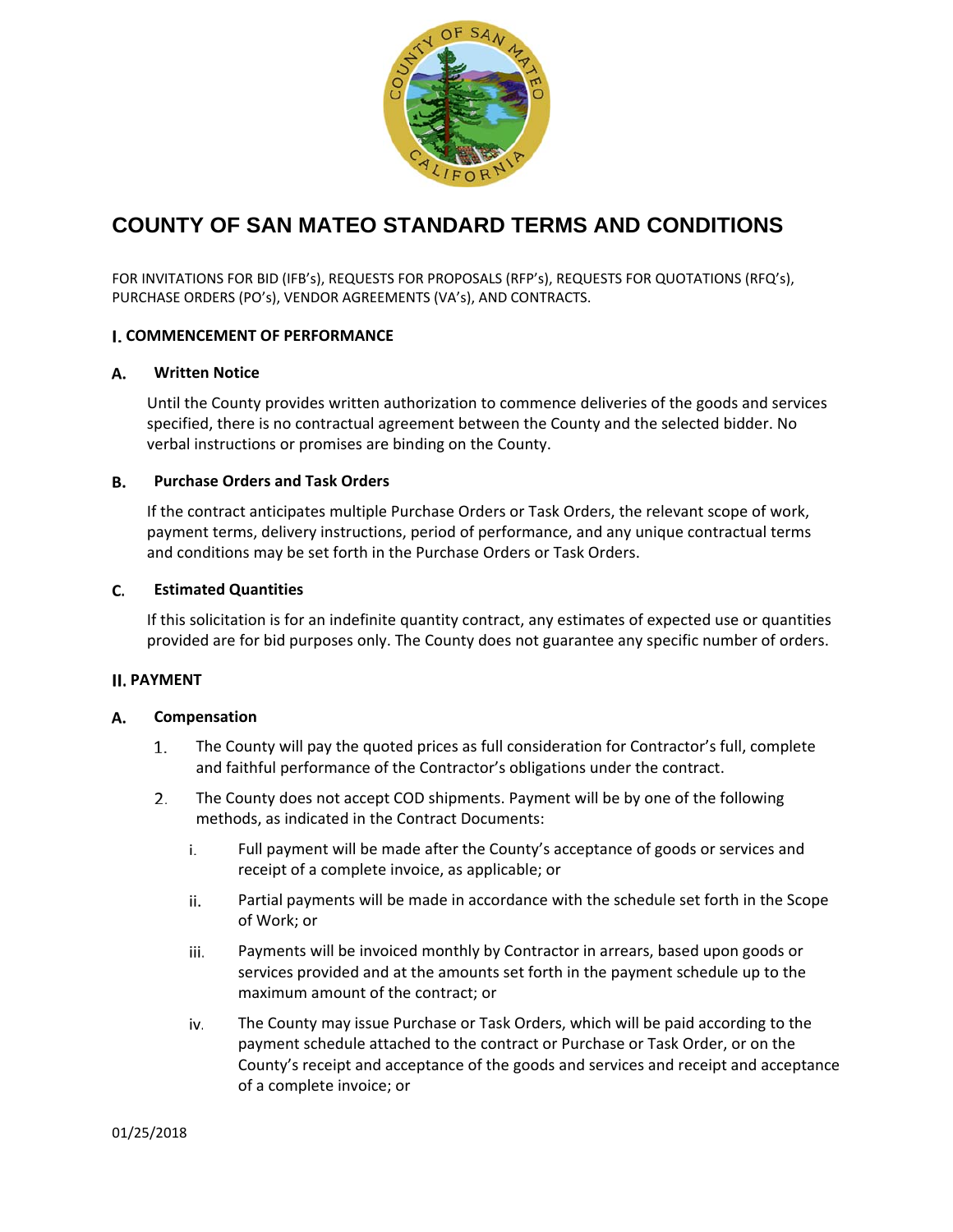As otherwise agreed to by the parties. v.

#### **Late Payment Charges** В.

The County will not be responsible for late payment charges unless they are stated on the Purchase Order or contract. A payment is late only if payment of an invoice exceeds the time allowed by the payment terms of the Purchase Order or contract.

#### C. **Credits**

Prior to releasing final payment, the County must be reimbursed for any overpayments, advance payments, or other credits due from the Contractor, and the County may deduct these amounts from payments otherwise due Contractor.

#### D. **Conditions Prerequisite to Payment**

The County may withhold payment under any of the following circumstance:

- 1. Contractor, with or without knowledge, made a misrepresentation of substantial and material nature with respect to any information furnished to County;
- $2.$ Contractor took any action pertaining to this agreement that required County approval, without having first received County approval;
- $3.$ Contractor was or is in default under any of the terms of this contract;
- $\mathbf{4}$ . The County or any other authorized government entity has requested but has not received and approved any reports, data, audits or other information requested from Contractor, including final reports and documentation due at contract termination.

#### Ε. **Payment in the event of non‐compliance**

If the County determines that the quantity or quality of the goods provided or work performed is unacceptable, the County will notify Contractor and may withhold payment until correction has been made to County's satisfaction. If corrections have not been completed after what the County deems a reasonable time, County may make corrections on its own or through a third party, and deduct the cost of replacement or correction from any sums that may be or become due to Contractor on this or any other agreement. No additional payment will be provided to Contractor for replacements or corrections.

### **III. SHIPPING AND DELIVERY**

#### А. **Shipping**

- 1. Unless otherwise directed, all goods are to be shipped FOB destination, freight prepaid, and unloaded to the designated dock or unloading area. The County will have no liability for any items until they are accepted at their final destination by the County.
- $2.$ All shipments of goods must include a packing list.
- $3<sub>1</sub>$ Packing lists, packages, shipping notices, and other documents affecting an order must include applicable order numbers, or the orders may be rejected and returned at no cost to the County.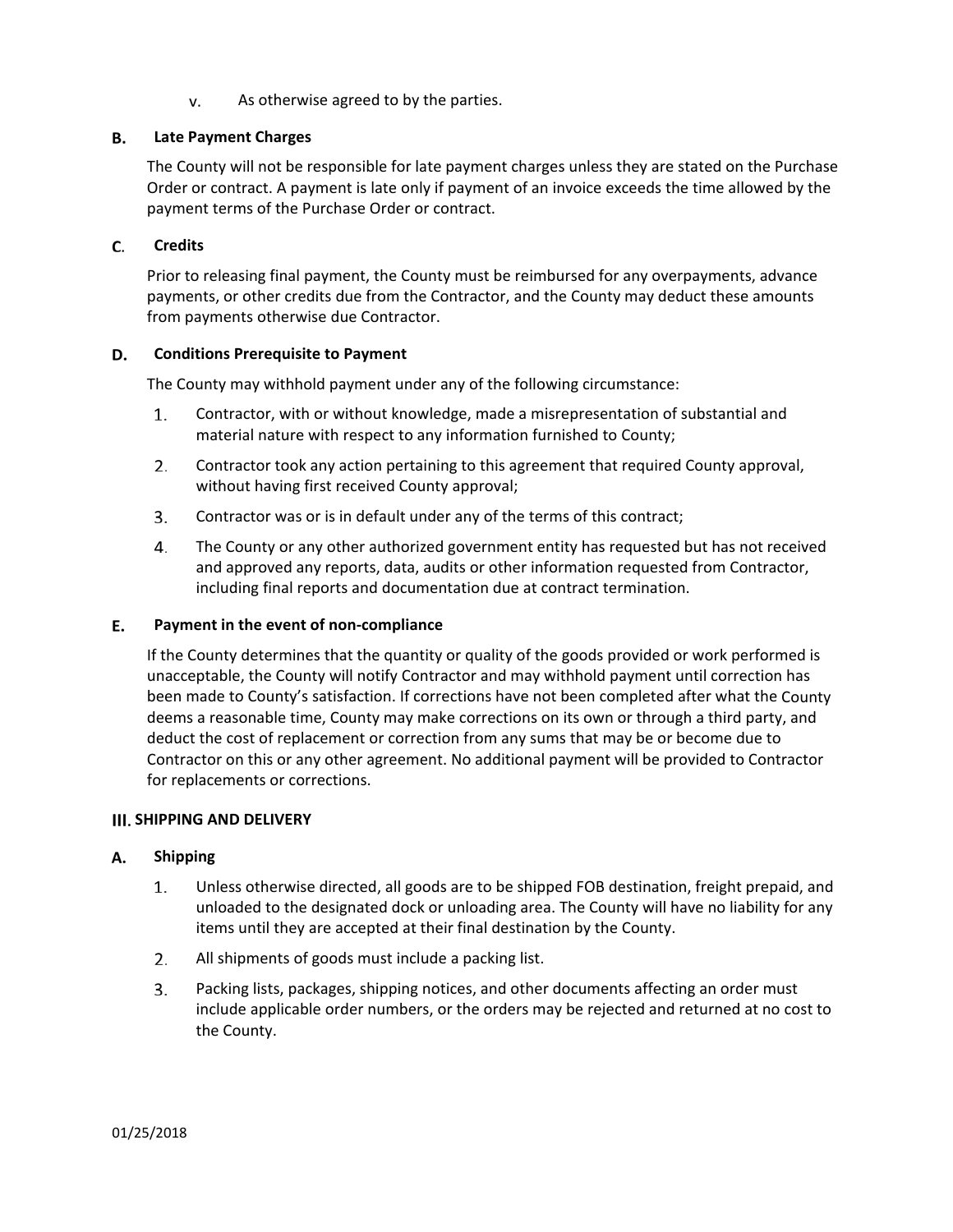#### В. **Delivery**

- 1. If delivery time is not specified on a Purchase Order, it will be within 30 calendar days after County's issuance of the Purchase Order.
- 2. The County will not pay any charge for delivery unless the charge has been expressly included and itemized in the bid or price quote that was accepted by the County.
- Where shipping addresses indicate room numbers, delivery must be made to that location 3. at no additional charge.

### **SUBCONTRACTOR REIMBURSEMENT AND PAYMENT**

#### А. **Payment of Subcontractors**

Contractor must pay Subcontractors within ten calendar days from receipt of each payment by the County, unless the County agrees in writing to a longer period, or has agreed that the Contractor may hold retainage.

#### **Subcontractor Retainage** В.

- 1. The Contractor, and as applicable, any Subcontractor, must release all retainage withheld from Subcontractors within ten Business Days after the County's release of retainage to Contractor.
- 2. The Contractor or its Subcontractors may only withhold retainage on the same terms and conditions as the County withholds retainage from Contractor.
- $3.$ Delay or postponement of payment to Subcontractors may take place only for good cause and with the County's prior written approval. Violation of these provisions may subject the violator to the penalties, sanctions, and other remedies specified in Section 7108.5 of the California Business and Professions Code. This requirement does not impair any contractual, administrative, or judicial remedies otherwise available to the Contractor or Subcontractor.

### **V. INVOICES**

#### А. **General**

Unless otherwise instructed in writing, invoices are to be handled as follows:

- $1.$ On each invoice, include the title of the contract, any applicable Task or Purchase Order number, and a mailing address for payment if electronic fund transfer cannot be made.
- $2.$ Submit invoices no later than 45 calendar days after completion of each billing period, or if none is specified, on the later of:
	- i. completion of a Purchase Order or Task Order, or
	- ii. delivery and County acceptance of goods or services.
- 3. Payment will be deemed made upon mailing by the County or electronic release of funds.

#### **Final Invoice** В.

Upon completion of all Deliverables to the satisfaction of the County, submit a final invoice, which together with all previous invoices, may not exceed the maximum amount of the contract. The County will make payment of the final invoice within 30 calendar days of receipt of all required documentation, completion of the Contractor's obligations (except for warranty performance) and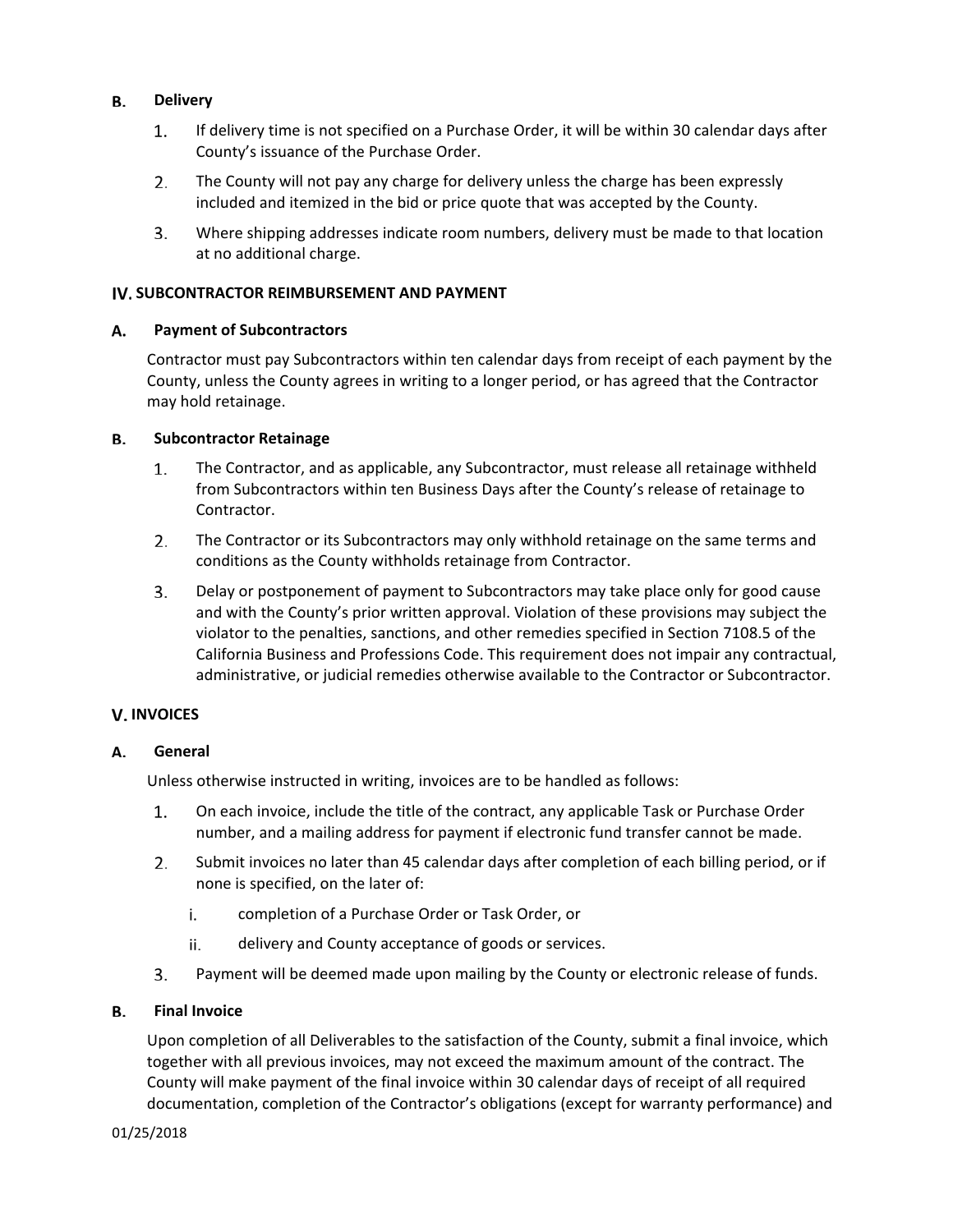approval of such invoice. Acceptance of final payment releases the County from all further Contractor claims under this contract.

### **INDEPENDENT CONTRACTOR**

#### **Not a County Employee** А.

In performance under this contract, Contractor will act as an independent contractor and not as an employee of the County, which has no control over Contractor's means, method or manner of performance.

#### В. **No Agency**

Except as the County may specify in writing, Contractor has no authority, express or implied, to act on behalf of the County in any capacity whatsoever, as an agent or otherwise, or to bind the County or its directors, agents, or employees to any obligation.

#### C. **Employer Responsibilities**

Contractor has and retains full control over employment, compensation, and discharge of all its employees and is fully responsible for all matters relating to its agents and employees, including all applicable laws and regulations governing employee taxes, withholding, and benefits.

# **VII. INSURANCE**

Prior to commencing delivery of the goods and services, provide evidence of all required insurance indicated in the solicitation. The required insurance must be maintained for the entire term of the contract. The County's acceptance of insurance certificates or endorsements that vary from the requirements in this section will not constitute a waiver by the County of strict compliance with the requirements.

#### А. **Acceptability of Insurers**

All policies must be issued by companies licensed to do business in California and rated not less than A‐VII by A.M. Best, except for the State Compensation Insurance Fund.

#### **Failure to Provide or Maintain Insurance** В.

Notify the County within five Business Days following first notice of termination, cancellation, or any change in insurance coverage. Failure to provide and continue in force any required insurance is a material breach of this contract that may constitute cause for termination.

#### C. **Workers' Compensation and Employer's Liability Insurance**

Contractor certifies, as required by Section 1861 of the California Labor Code, that

- It is aware of the provisions of Section 3700 of the California Labor Code, which require 1. every employer to be insured against liability for workers' compensation or to undertake self-insurance in accordance with the provisions of the Labor Code, and
- 2. It will comply with such provisions before commencing performance under this contract.

#### **Liability Insurance** D.

Maintain such bodily injury liability and property damage liability insurance as will protect Contractor and all of its employees/officers/agents while performing work covered by this contract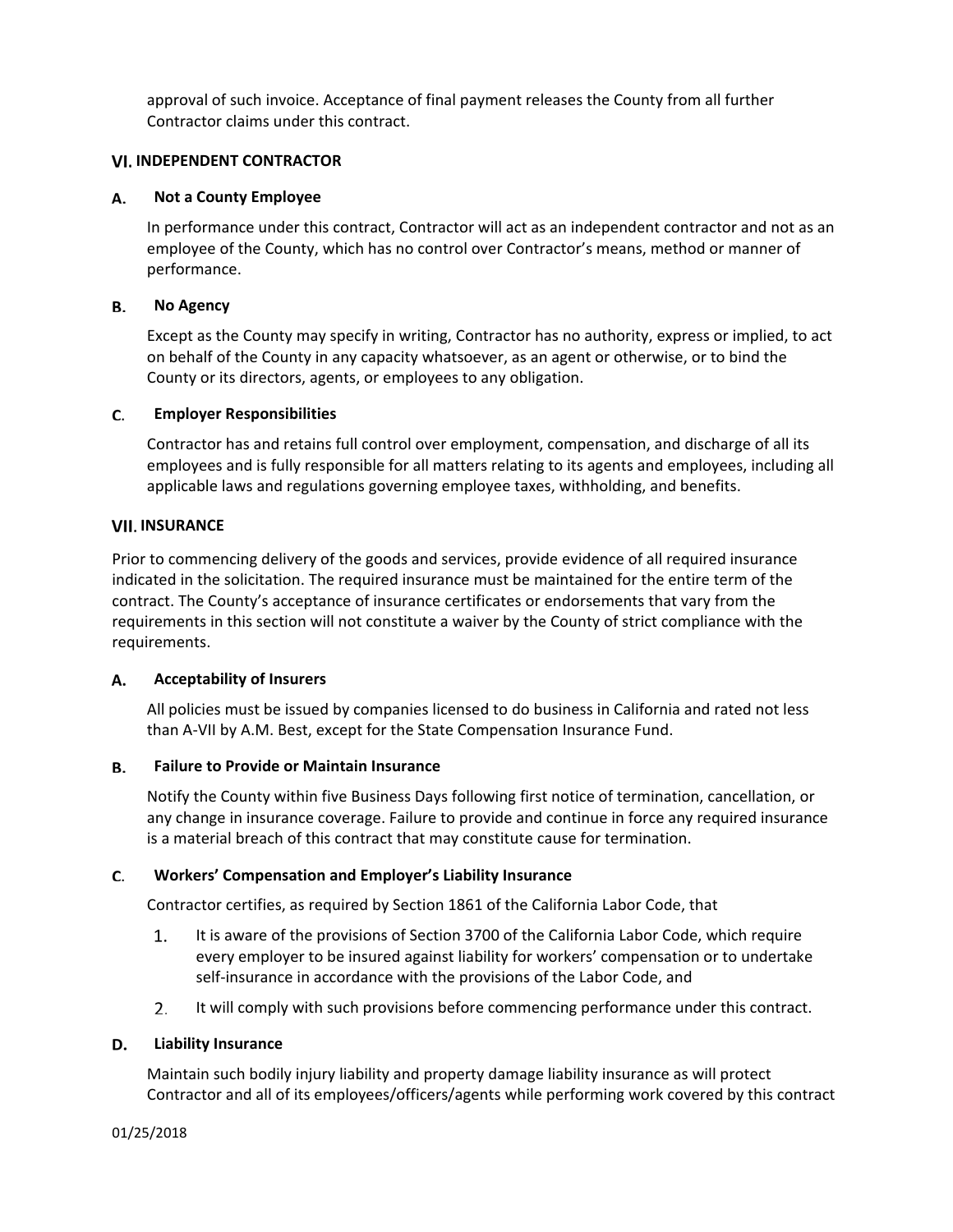from all claims for damages for bodily injury, including accidental death, as well as all claims for property damage which may arise from Contractor's operations under this contract, whether such operations be by Contractor, any Subcontractor, anyone directly or indirectly employed by either of them, or an agent of either of them. Such insurance must be combined single limit bodily injury and property damage for each occurrence and may not be less than the amounts specified below:

- Comprehensive General Liability Insurance.................... \$1,000,000.00
- Motor Vehicle Liability Insurance.................................... \$1,000,000.00
- Professional Liability Insurance....................................... \$1,000,000.00

#### Е. **Special Insurance Requirements ‐ Cyber Liability**

If the contract involves provision of goods and services related to computers, networks, or systems, or storage or access to any County Systems or Data, the following insurance is required.

 $1.$ Privacy and Network Security Insurance \$2,000,000.00

> During the term of the contract and for three years thereafter, maintain coverage for liability and remediation arising out of unauthorized use of, or unauthorized access to, electronic data or software within Contractor's network or business including privacy breaches no matter how they occur, denial or loss of service, introduction, implantation, or spread of malicious software code, and unauthorized access to or use of computer systems. The policy also must provide coverage for liability claims, computer theft, extortion, or any unintentional act, mistake, error, or omission made by users of Contractor's electronic data or software while providing services to the County. No exclusion/restriction for unencrypted portable devices/media may be on the policy.

 $2.$ Technology Errors and Omissions \$2,000,000.00

> During the term of the contract and for three years thereafter, maintain coverage for liabilities arising from errors, omissions, or negligent acts in rendering or failing to render computer or information technology services and technology products, including at a minimum, coverage for systems analysis, design, development, integration, modification, maintenance, and programming; data processing; installation, repair, maintenance, management of computer or technology hardware, software, networks or systems; data entry, modification, verification, maintenance, storage, retrieval or preparation of data input; other related services provided by Contractor.

#### **Additional Insured** F.

The County and its officers, agents, and employees must be named as additional insured on all applicable insurance policies, which must also contain provisions that:

- 1. The insurance afforded thereby to County and its officers, agents, employees, and servants will be primary insurance to the full limits of liability of the policy; and
- $2.$ If the County or its officers, agents, or employees have other insurance against the loss covered by such a policy, the other insurance will be excess insurance only.

#### G. **No Limitation on Liabilities and Obligations**

Requirements as to the types and limits of insurance coverage to be maintained by Contractor, and any approval of insurance by the County are not intended to and do not limit or qualify the liabilities and obligations otherwise assumed by Contractor pursuant to the contract.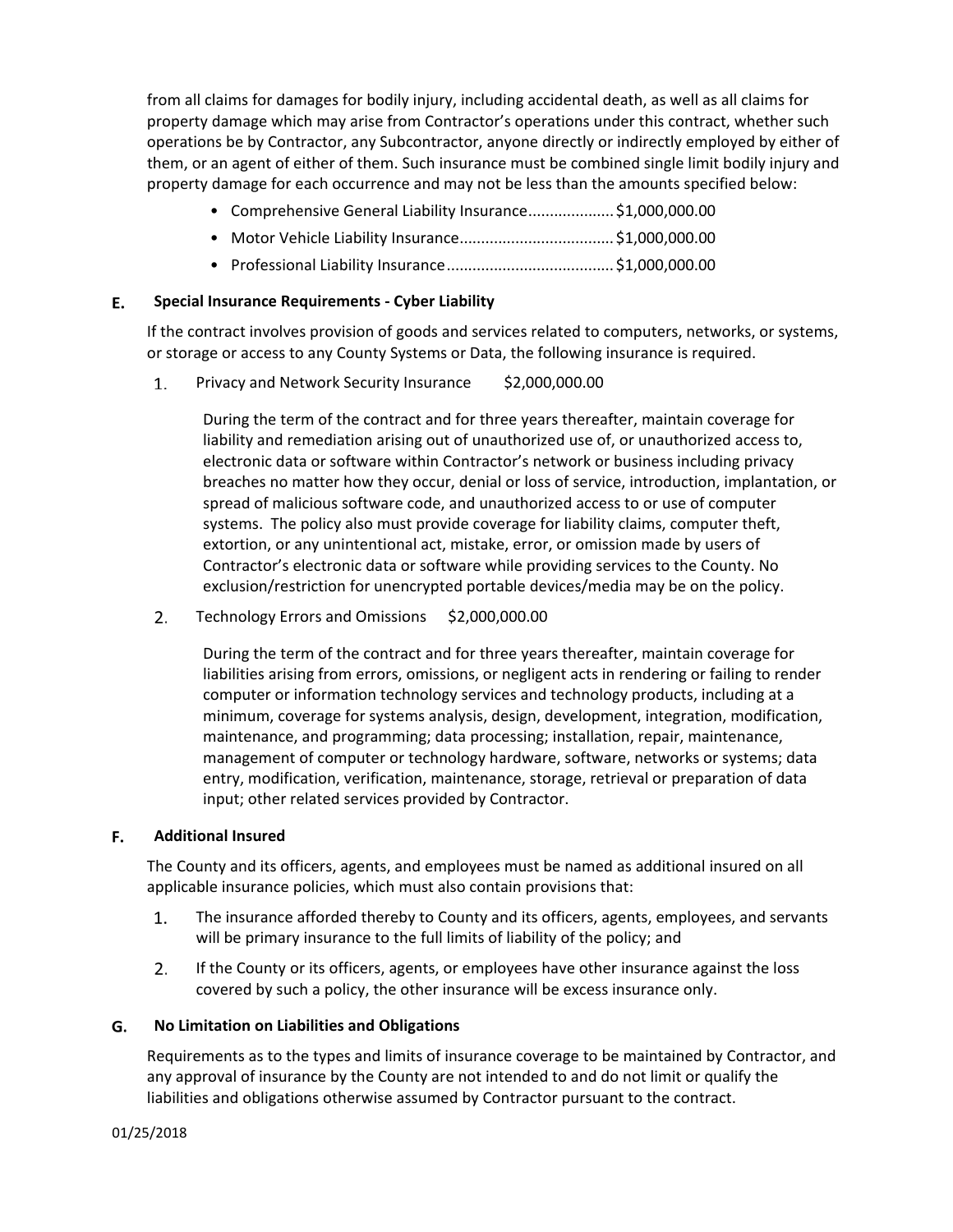#### Н. **Coverage for Subcontractors**

All insurance required of the Contractor must also be provided by or on behalf of all Subcontractors to cover the services of any Subcontractors performing under this contract. Contractor will be held responsible for all modifications, deviations, or omissions in these insurance requirements as they apply to Subcontractors.

#### I. **Deductibles or Self‐Insured Retentions**

All deductibles or self‐insured retentions are the responsibility of Contractor and must be declared to and approved by the County.

#### **Claims‐Made Coverages** J.

General Liability and related umbrella or excess policies may not be written on a claims-made basis. If Errors and Omissions coverage is written on a claims‐made basis, the retroactive date must be shown and must be before the date of the contract or the beginning of work performed pursuant to the contract and the insurance must be maintained for at least seven years after completion of work under the contract.

### **VIII. INDEMNIFICATION**

#### **General** А.

At no additional cost to the County and to the maximum extent permitted by law, the Contractor will indemnify and defend the County, its directors, officers, agents, employees, and any additional insured parties identified in the Contract Documents from and against all claims, demands, actions, losses, judgments, expenses, and liabilities arising out of or pertaining to the Contractor's performance in connection with this contract, whether asserted or established and whether or not involving a third party. The duties described in this paragraph include payment of attorney's fees and all expenses of investigating and defending any such claims, and apply regardless of whether any insurance policies are applicable. Any insurance policy limits do not act as a limitation upon the amount of indemnification to be provided by Contractor.

#### В. **System and Data Security**

Contractor bears full responsibility for ensuring that any product or service provided does not introduce any spyware, adware, ransomware, rootkit, key-logger, virus, Trojan, worm, or any other malicious code or mechanism designed to permit unauthorized access to or recording of, or which may restrict an authorized user's access to or use of County Systems or County Data.

#### C. **Retention of Funds**

In addition to any other remedy authorized by law, the County may retain as much money due Contractor under this or any other contract as the County considers necessary until disposition has been made of any claim for damages.

#### D. **Survival of Indemnification**

The indemnification requirements of this contract will survive in perpetuity.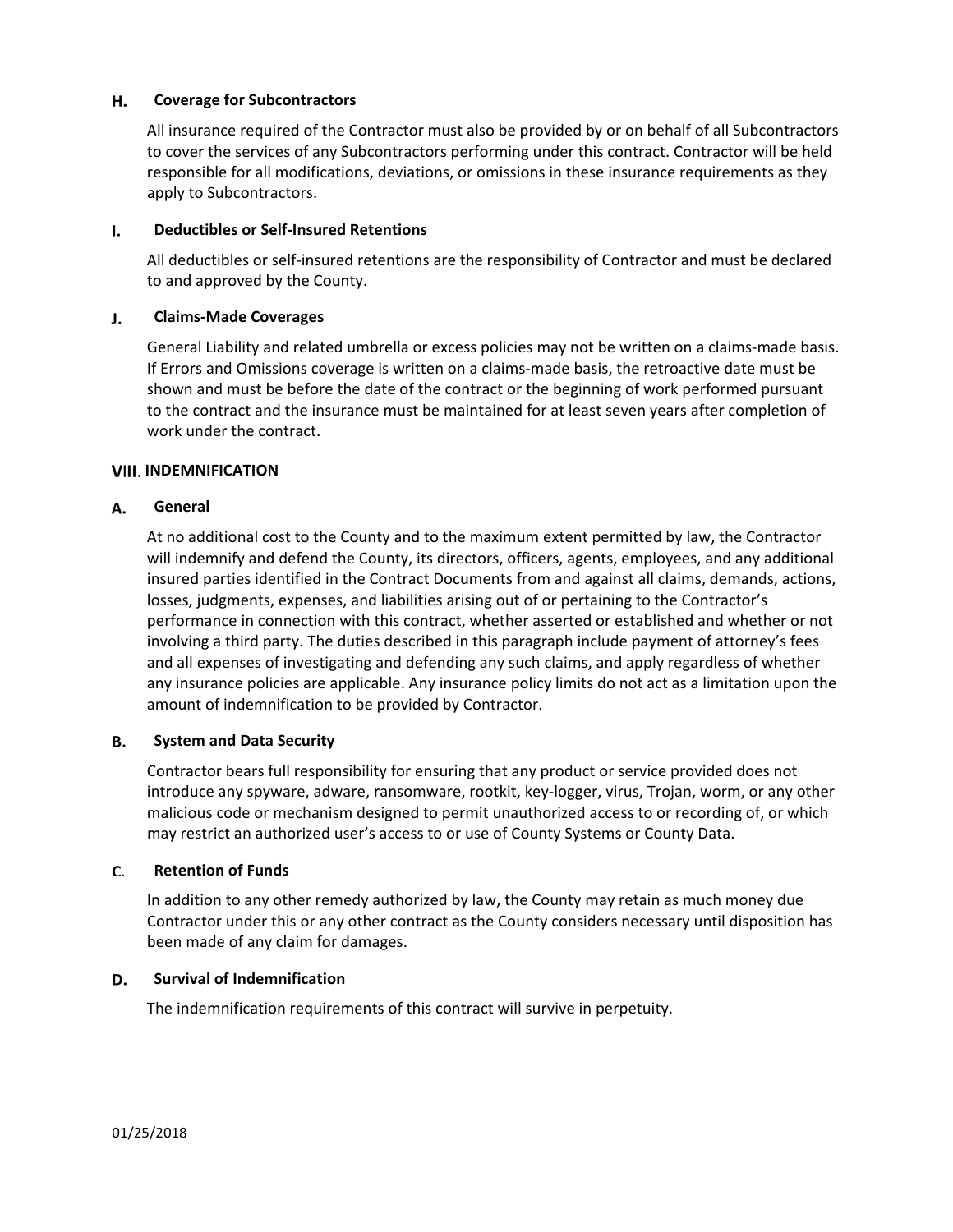### **IX. TERMINATION**

#### А. **Termination for Cause**

- $1.$ Should Contractor, in County's sole judgement, materially breach this contract, be subject to litigation or proceedings that may adversely affect performance, become insolvent, fail to pay bills when due, make an assignment for the benefit of creditors, go out of business, or cease production, the County will send a written notice to cure. If the County is not satisfied with the cure or efforts to cure within the time specified in the notice, or if no time is specified, within ten calendar days of the notice date, County may terminate this contract. Should Contractor decline to cure, or request termination, the County may terminate this contract immediately.
- $2.$ The County may terminate this contract immediately if Contractor is found non‐responsible by another government entity, or in the County's sole judgement, continuance would be prejudicial to the public interest.
- 3. In the event of termination for cause, all costs the County incurs in completing Contractor's performance may be deducted from any sums due Contractor. Costs of completion include delay costs, the cost of soliciting a new contractor, and any payments made to the new contractor.
- $4.$ In the event of Termination for Cause and subsequent determination that Contractor was not in material breach, the termination will be deemed termination for convenience.

#### В. **Termination for Convenience**

The County may terminate this contract or a Task Order, in whole or in part, at any time, by providing 30 calendar days' written notice to Contractor. Contractor will be paid reasonable closeout costs as well as costs and profit for work performed up to the time of termination. County will not pay for goods and services not delivered. If Contractor has any property in its possession belonging to the County, Contractor will account for and dispose of it as directed by County. Contractor must submit a final invoice identifying both project-related costs and closeout costs no later than 30 calendar days after the termination date stated in County's notice. Failure to submit final invoice within this time may result in delayed or no payment.

#### C. **Termination due to non‐appropriation**

The County may terminate this contract in whole or part by providing written notice to Contractor of the unavailability of Federal, State, or County funds as soon as is reasonably possible after County learns of the unavailability of funding. Termination due to non‐appropriation will be considered termination for convenience.

#### D. **Deliverables under Early Termination**

If the contract involved provision of software as a service or hosting an application on which the County has stored data, the County retains the right to continue to access and use the services or application under the contract and each applicable Service Order for a period of twelve months from the effective date of termination, at the rates in place at the time of termination.

#### **Assignment of Subcontracts upon Termination of Contract** Е.

On termination of the contract, the County, at its sole discretion, may require Contractor to assign its rights under any subcontracts and purchase orders to the County, which assignment will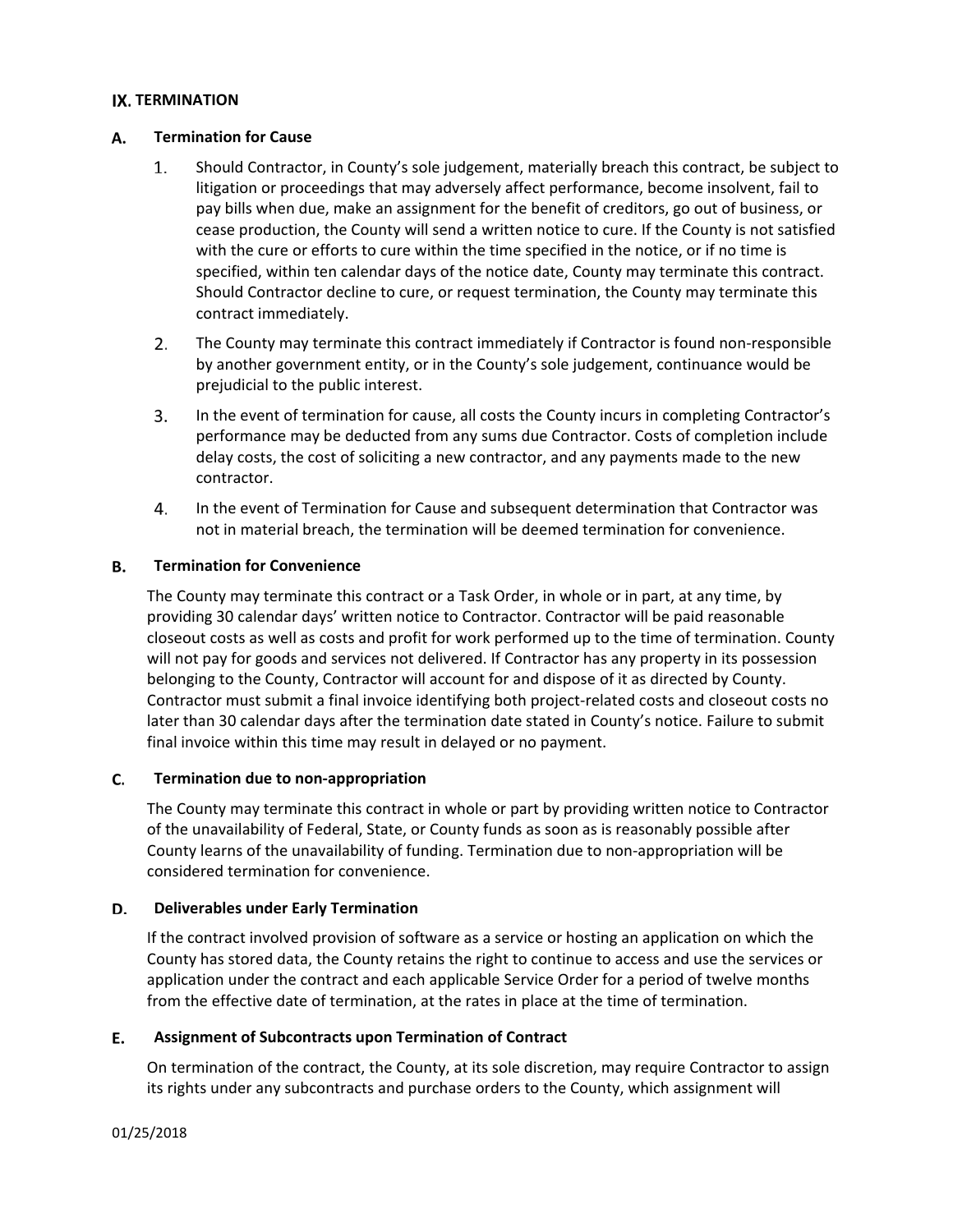become effective upon written notice by the County to the Contractor specifying the subcontracts or purchase orders subject to the assignment.

#### F. **Release of Claims**

Upon acceptance of payment in the amount agreed upon as full and final payment, Contractor releases the County from all further claims arising out of this contract or its termination.

### **ASSIGNMENT AND SUBCONTRACTING**

#### А. **County Consent Required**

Contractor may not assign, sublet, or otherwise transfer this contract, or any obligations, rights, or interests in it, without County's prior written consent. However, claims for money due Contractor under this contract may be assigned to a bank, trust company, or other financial institution without County's approval.

#### В. **Responsibility for Subcontractors**

- $1.$ Contractor will be as fully responsible to the County for the acts of the Subcontractor and persons employed by the Subcontractor as for the acts and omissions of persons directly employed by Contractor.
- $2.$ Nothing contained in this contract creates any contractual relationship between any Subcontractor and the County, nor makes any Subcontractor a third party beneficiary of this contract.
- 3. All subcontracts in excess of \$25,000.00 entered into as a result of this Contract, whether by Contractor or another subcontractor, must contain all of the provisions stipulated in this contract to be applicable to the subcontractor.

#### C. **Addition or Substitution of Subcontractors**

A subcontractor may be substituted only if the original Subcontractor approved by the County is unavailable, unwilling, or unable, to perform, and the County approves the new subcontractor in writing.

### **PREVAILING WAGE RATES**

#### А. **State and Federal General Prevailing Wage Rates**

Goods and services provided under the contract will be subject to payment of prevailing wages if both of the following apply:

- 1. The contract is over \$1,000; and
- $2.$ Work under the contract includes tasks that may be classified as "public work" under §1720 of the California Labor Code.

Prevailing wage rates may be obtained at: www.dir.ca.gov/Public‐Works/PublicWorks.html

#### В. **Department of Industrial Relations (DIR) Registration**

Contractors working on projects that involve "public work" must register annually with the California Department of Industrial Relations. Contracts with Contractors or Subcontractors who are unregistered or whose registrations have expired are subject to termination.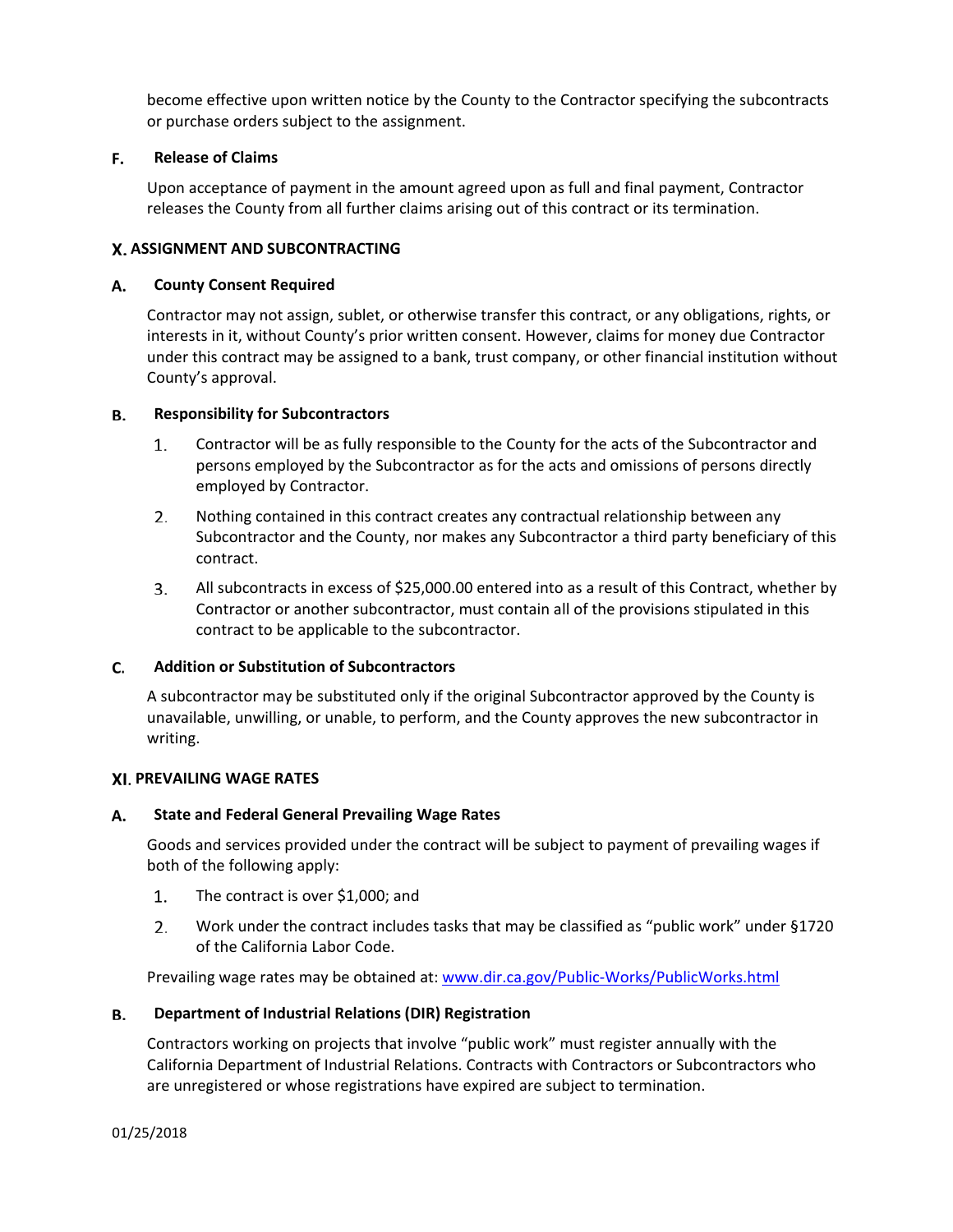### **QUALITY AND PERFORMANCE STANDARDS**

#### А. **Products in Current Stock**

Unless excepted by the County, the manufacturer may not have issued any notice of intent to cease support of any product provided to the County within twelve months of its delivery.

#### **Product Substitutions during Contract Period** В.

- 1. During the contract period, substitution for any product pre‐approved by the County is not permitted without written permission from the County.
- $2.$ If a manufacturer discontinues producing an awarded product subsequent to contract award, the County may accept a substitute product if it:
	- i. Meets or exceeds the specifications of the awarded product; and
	- ii. Is offered at the price awarded.

#### C. **References to Standards and Codes**

Whenever references are made to standards or codes in accordance with which goods are to be manufactured or tested, the edition or revision of the standards or codes current on the effective date of this contract will apply unless otherwise expressly stated. In case of conflict among any referenced standards and codes, or between any referenced standards and codes and the specifications supplied by the County, the latter will govern.

### **XIII. NO WAIVER**

County's review, approval, acceptance, or payment for any deliverables required under this contract is not a waiver of any rights or of any cause of action arising out of the contract, nor a waiver of any subsequent breach of the same or any other provision of this contract, nor does any delay or omission on the part of County to avail itself of any right it may have operate as a waiver of any right or remedy.

### **CONFLICT OF INTEREST**

#### А. **Organizational and Financial Conflicts of Interest**

- A contractor is eligible for award of contracts by the County so long as the contract in  $1.$ question does not create an actual, potential, or apparent financial or organizational conflict of interest.
- If requested by the County, Contractor's employees must sign agreements regarding 2. confidentiality and/or conflicts of interest, submit to additional background check requirements, or submit forms disclosing financial interests.

#### **Attempts to Influence Government Decisions** В.

Contractor may not use or attempt to use its position to influence a governmental decision in which Contractor has reason to know it has a financial interest other than the compensation promised by this contract.

#### C. **Exchange of Gifts with the County**

Contractors, Subcontractors, and their agents currently doing business with or planning to seek contract awards from the County may not offer gifts to the County officers, employees, agents or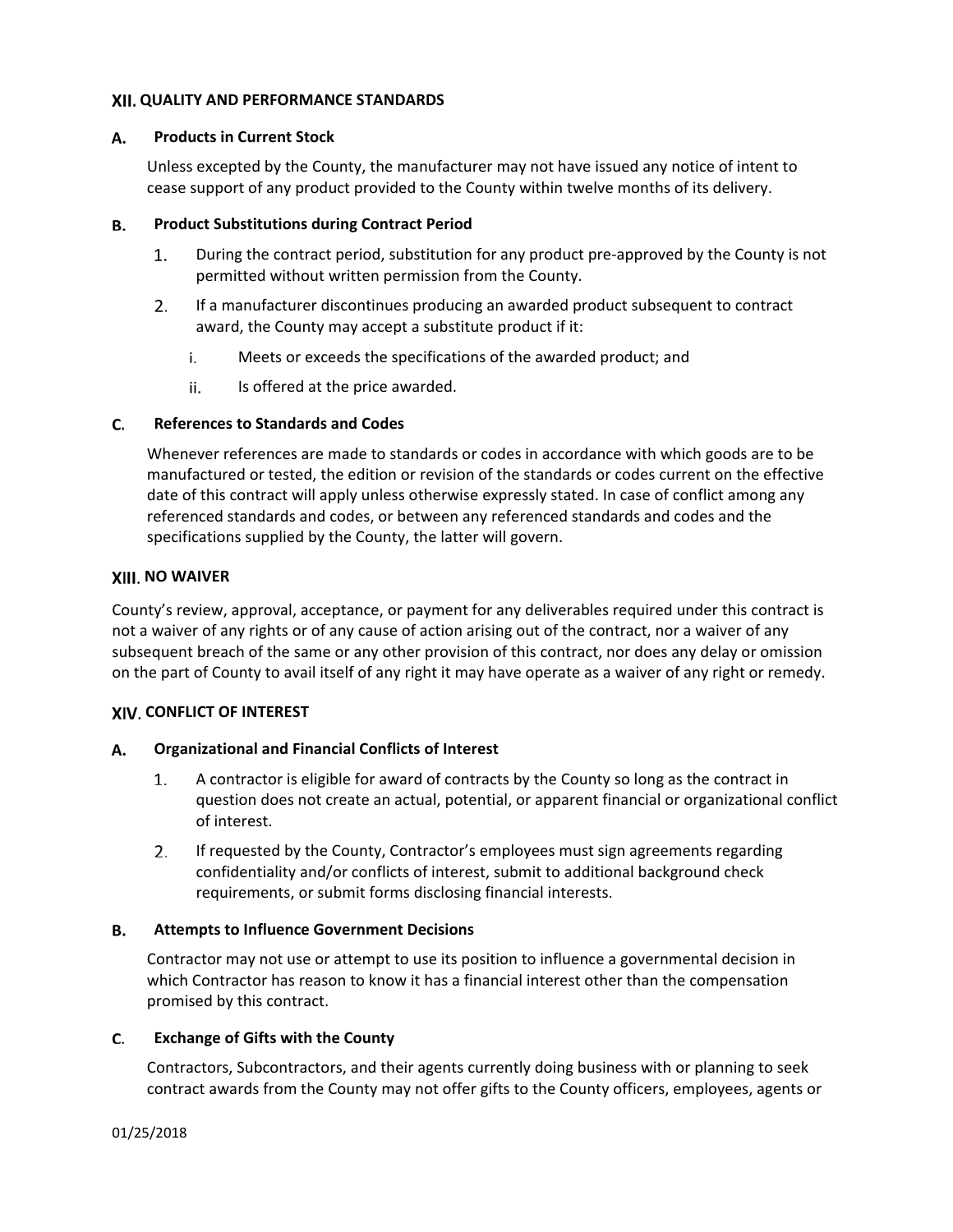board members, or engage a third party to offer gifts, whether or not such gifts are designed to influence award of this or any other contract.

#### D. **Restrictions on Participation**

No elected officials of the County, the State of California, or the United States Government, nor any officer or employee of the County may become directly or indirectly interested in or personally benefit from the financial proceeds of this contract or any part of it.

### **WARRANTIES**

The Contractor warrants the following:

#### А. **General Fitness of Products for Use**

- 1. All supplies, equipment and materials provided under this contract will be satisfactory for their intended purposes and free from liens or other encumbrances.
- $2.$ All goods, materials, and equipment provided will be free from defects in design, material and workmanship, and any defective goods, materials, or equipment will be redesigned, repaired, or replaced within a time period and in a manner acceptable to the County, provided that notice of the defect is given to Contractor within the applicable Warranty Period.
- 3. Items will not be deemed defective if they fail to operate due to exposure to any condition in excess of those published in the applicable specifications.
- A warranty will be void as to a particular item if that item is altered or a repair is attempted 4. or made by any party other than the Contractor without written authorization by the Contractor or otherwise pursuant to the terms of this contract.

#### **Software**  В.

All software delivered, whether embedded in equipment or specifically designed for use with such equipment, must substantially provide the functions set forth in the applicable specifications. Contractor will, at its option and without additional charges, revise or replace nonconforming software, provided that:

- 1. Software or the medium has not been exposed to any computer virus or to any condition in excess of those published in the applicable specifications;
- $2.$ The software has been installed and the host medium operated in accordance with Contractor's written instructions; and
- Neither the software nor its host medium has been altered by a party other than Contractor. 3.

#### C. **Warranty Repair**

- 1. Unless otherwise agreed, no later than one Business Day after being notified by the County of a defect or failure, Contractor will provide comprehensive and continuing warranty repair and restoration from defects in material and workmanship of any deliverable during the Warranty Period, and assign to the County any warranty from a Subcontractor or supplier that exceeds this period.
- $2.$ Replacement parts and repairs are subject to County approval, and all redesigned, repaired, or replaced work is warranted against defective design, materials, and workmanship for the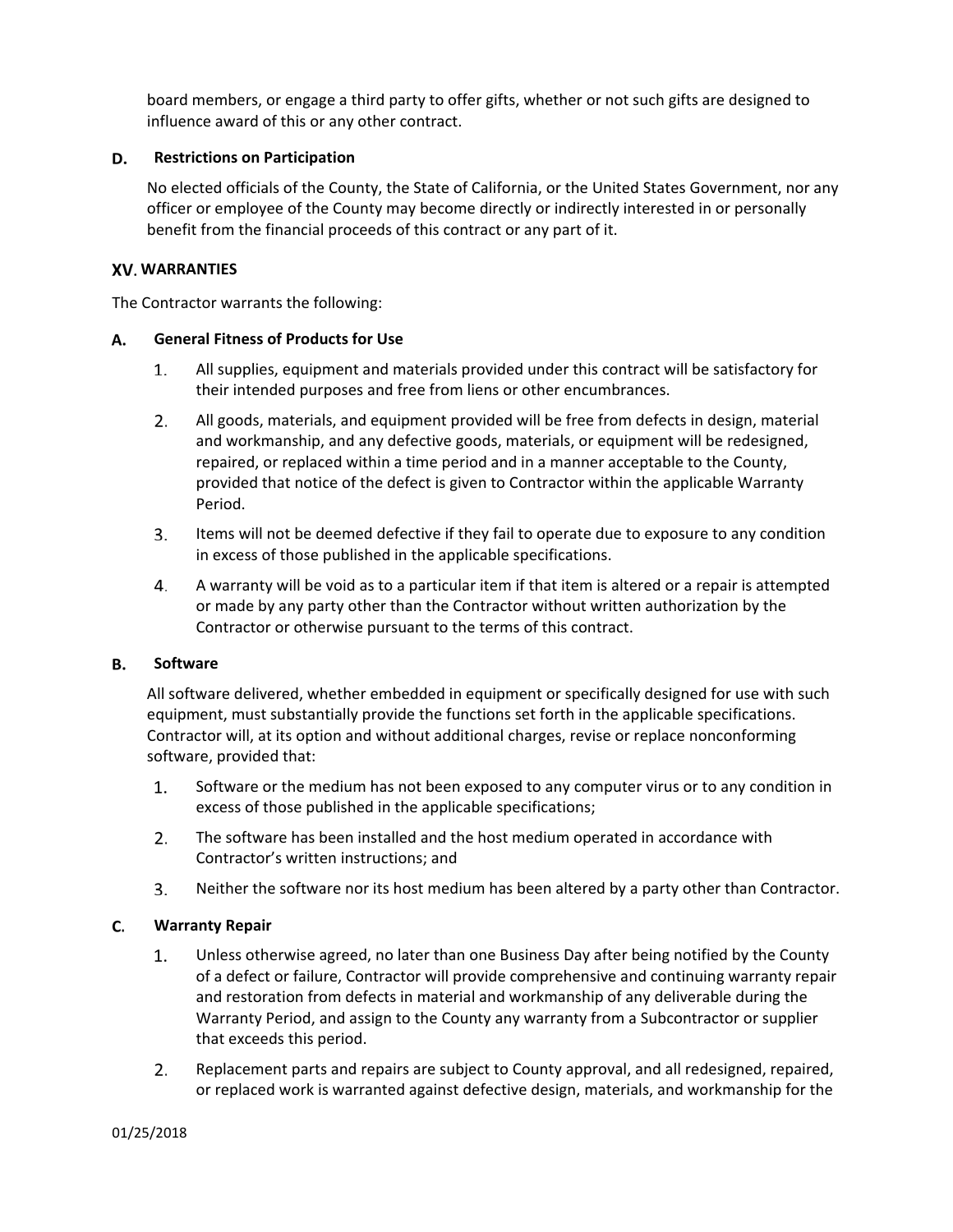remainder of the Warranty Period of the replaced Deliverable or six months from the County's acceptance of the warranty work, whichever occurs later.

- 3. All costs associated with redesign, repair, removal, transportation, and replacement, as well as any testing that the County may require, are Contractor's sole responsibility.
- 4. The County will have the right to the continued use of any goods, equipment, systems, and work deemed defective or unsatisfactory until they can be taken out of service pursuant to Contractor's corrective work.

#### **Warranty Rights and Remedies Non‐Exclusive** D.

The Warranty rights and remedies of the County stated above are not exclusive and do not preclude the exercise of any other rights or remedies provided for in this contract or otherwise.

### **XVI. TRAINING**

Training of County staff, if required, will be provided as directed in the Scope of Work. If training dates and locations were not scheduled before release of this solicitation, the County will identify the training locations, dates, and number of people to be trained no less than 14 calendar days before such dates.

### **HAZARDOUS SUBSTANCES**

Deliveries of materials known or believed to contain hazardous substances must include Safety Data Sheets. Such materials include any dangerous, toxic or hazardous pollutants, chemicals, wastes or substances, including, without limitation, those so identified pursuant to CERCLA or any other federal, state or local laws and regulations, or which are or become prohibited, limited or regulated by any governmental authority.

### **XVIII. NOTICES**

#### **Method of Notice**  А.

Unless otherwise agreed, all notices, requests, claims, demands and other communications between the parties must be in writing and may be given by either:

- $\mathbf{1}$ . Delivery in person or by a nationally recognized courier service. Courier notices must be addressed to the County Mailing Address as directed on the IFB and to Contractor as shown in the Contractor Information Form, or to such other address as either party may specify in writing; or
- 2. Email to the authorized contact for the respective party.

#### В. **Receipt of Notice**

- $1.$ Notice will be deemed given
	- i. On receipt by the party to which the notice is given if physical delivery is made; or
	- On the date and time of the email of the sending party if electronic delivery is made. ii.
- $2.$ Notwithstanding the above, if notice is received by the County after 5:00 p.m. PST, or on other than a Business Day, it will be deemed given on the following Business Day.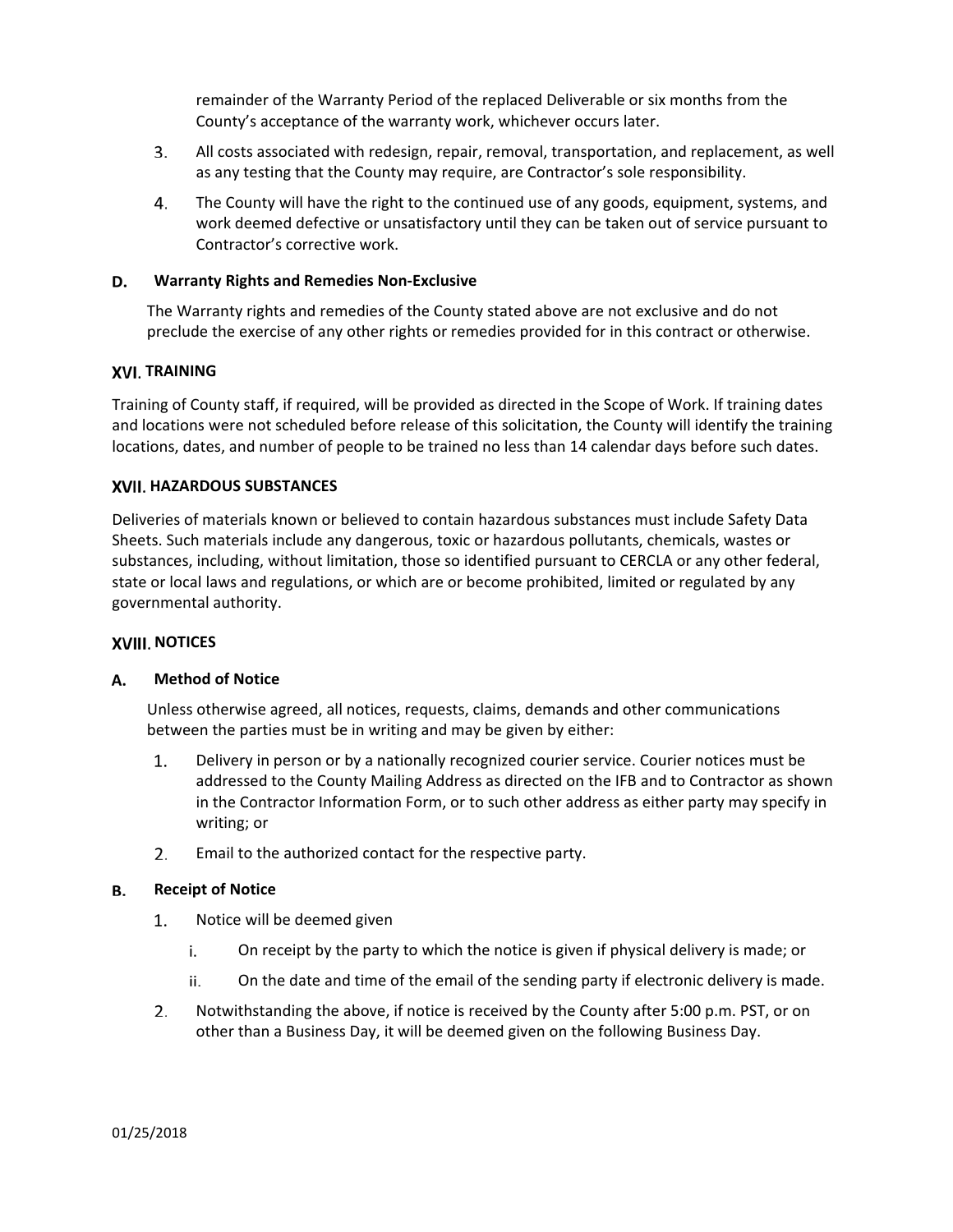### **CIVIL RIGHTS, NONDISCRIMINATION**

#### А. **General Non‐discrimination**

Except as limited by the Scope of Work, no person may be denied any services provided pursuant to this contract on the grounds of race, color, national origin, ancestry, age, disability, sex, sexual orientation, marital or domestic partner status, religion, political beliefs or affiliation, familial or parental status, medical condition, military service, or genetic information.

#### **Equal Employment Opportunity** В.

Contractor's equal employment policies must be made available to County upon request, and must ensure equal employment opportunities based on objective standards of recruitment, classification, selection, promotion, compensation, performance evaluation, and management relations for all employees under this contract.

#### C. **Section 504 of the Rehabilitation Act of 1973**

A contractor providing services to members of the public under this contract must comply with Section 504 of the Rehabilitation Act of 1973, as amended, which provides that no otherwise qualified individual with a disability may, solely by reason of a disability, be subjected to discrimination in the performance of any services under this contract.

#### D. **Compliance with County's Equal Benefits Ordinance**

Contractor will comply with all laws relating to the provision of benefits to its employees and their spouses or domestic partners, including laws prohibiting discrimination in the provision of benefits on the basis that the spouse or domestic partner is of the same or opposite sex as the employee.

#### Е. **Discrimination against Individuals with Disabilities**

The nondiscrimination requirements of 41 C.F.R. 60-741.5(a) are incorporated into this contract as if fully set forth, and Contractor and any Subcontractor will abide by those requirements. The regulation prohibits discrimination against qualified individuals on the basis of disability and requires affirmative action by covered prime contractors and subcontractors to employ and advance qualified individuals with disabilities.

#### **History of Discrimination** F.

Contractor certifies that no finding of discrimination has been issued against Contractor in the past 365 days by the Equal Employment Opportunity Commission, the California Department of Fair Employment and Housing, or any other investigative entity. If any findings of discrimination have been issued against Contractor within the past 365 days, Contractor will provide County with a written explanation of the outcomes prior to execution of this contract. Failure to comply with this Section will constitute a material breach of this contract and subject the contract to immediate termination at the sole option of the County.

#### G. **Reporting; Violation of Non‐discrimination Provisions**

Report to the County Manager the filing of any complaint or allegation of discrimination on any of the bases prohibited by this Section of the contract or the Section titled "Compliance with Laws" within 30 days of the filing in any court or administrative agency, provided that within the 30 days the entity has not notified Contractor that such charges are dismissed or otherwise unfounded.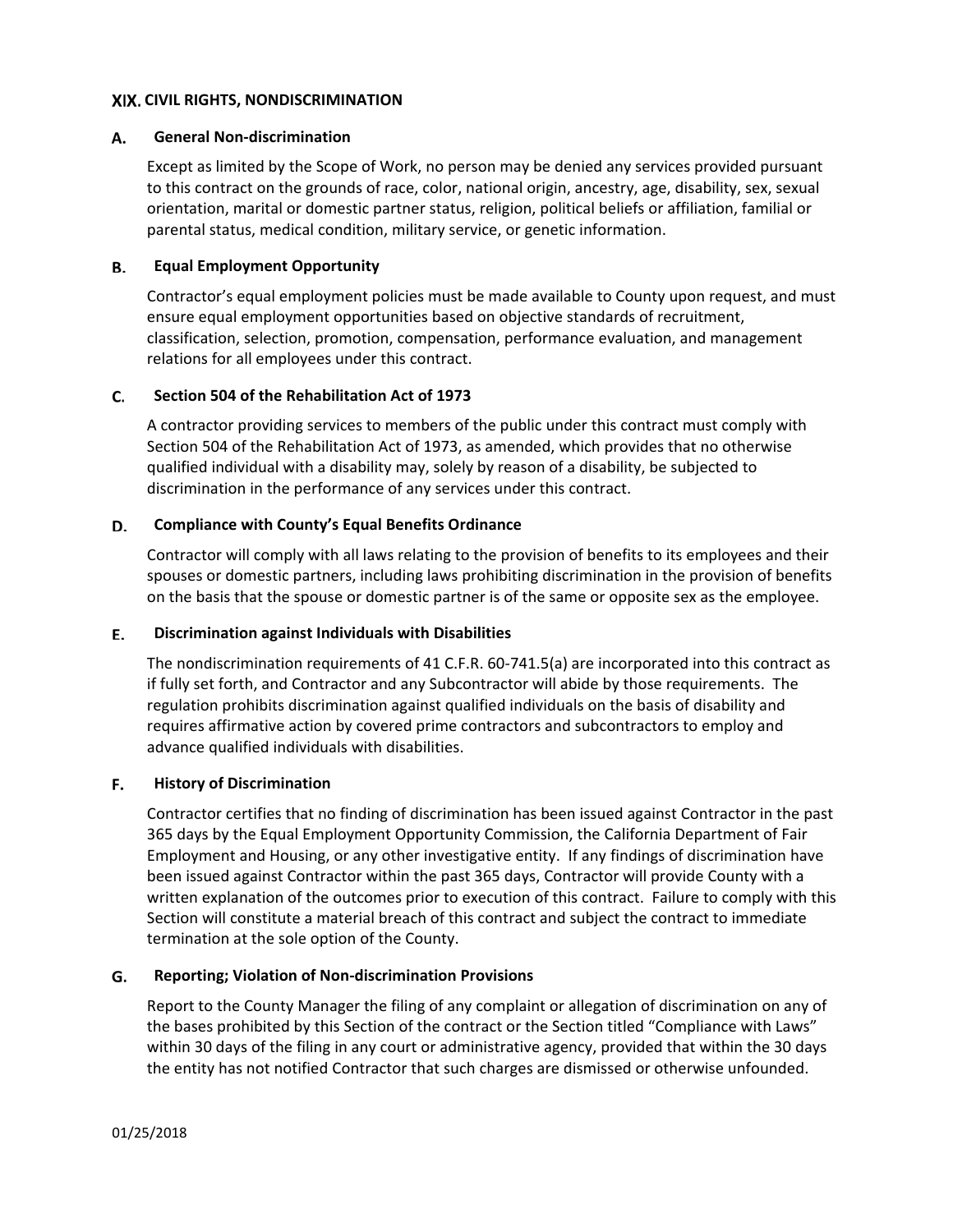Notification must include a general description of the circumstances involved and a general description of the kind of discrimination alleged (e.g., gender, religion, race‐based).

Violation of the non‐discrimination provisions of this contract will be considered a breach of this contract and subject the Contractor to penalties, to be determined by the County Manager, which may include:

- 1. Termination of this contract;
- $2.$ Disqualification of the Contractor from being considered for or being awarded a County contract for a period of up to 3 years;
- 3. Liquidated damages of \$2,500 per violation; and/or
- 4. Imposition of other contractual and civil remedies and sanctions.

To effectuate the provisions of this Section, the County Manager will have the authority to offset any portion of amounts due to Contractor under this contract or any other agreement between Contractor and County.

# **COMPLIANCE WITH LIVING WAGE ORDINANCE**

If this is a "covered contract" under Chapter 2.88 of the San Mateo County Ordinance Code, all contractors and subcontractors obligated under this contract must fully comply with the provisions of that chapter, paying all Covered Employees, as defined in that chapter, the current Living Wage and providing notice to all Covered Employees and Subcontractors as required under the Ordinance.

### **COMPLIANCE WITH COUNTY EMPLOYEE JURY SERVICE ORDINANCE**

If the value of this contract is over \$100,000.00, or is increased to that amount or more, Contractor must comply with Chapter 2.85 of the San Mateo County Ordinance Code and will have and adhere to a written policy providing that its full-time employees living in San Mateo County will receive no fewer than five days of regular pay for jury service in San Mateo County annually.

If Contractor has no employees in San Mateo County, it is sufficient to provide the following written statement to County: "For purposes of San Mateo County's jury service ordinance, Contractor certifies that it has no full‐time employees who live in San Mateo County. To the extent that it hires any such employees during the term of its contract with San Mateo County, Contractor will adopt a policy that complies with Chapter 2.85 of the County's Ordinance Code."

### **COMPLIANCE WITH LAWS**

Contractor will comply with all Federal, State, and local laws and ordinances applicable to this Contract and will ensure that all Deliverables conform to all applicable Federal, State, and local laws and requirements.

### **XXIII. DISCLOSURE OF INFORMATION**

#### А. **Confidential Information**

Contractor may not use for financial gain, disclose, or make other improper use of Confidential Information, information not generally known, or any otherwise privileged information acquired from County in connection with this contract.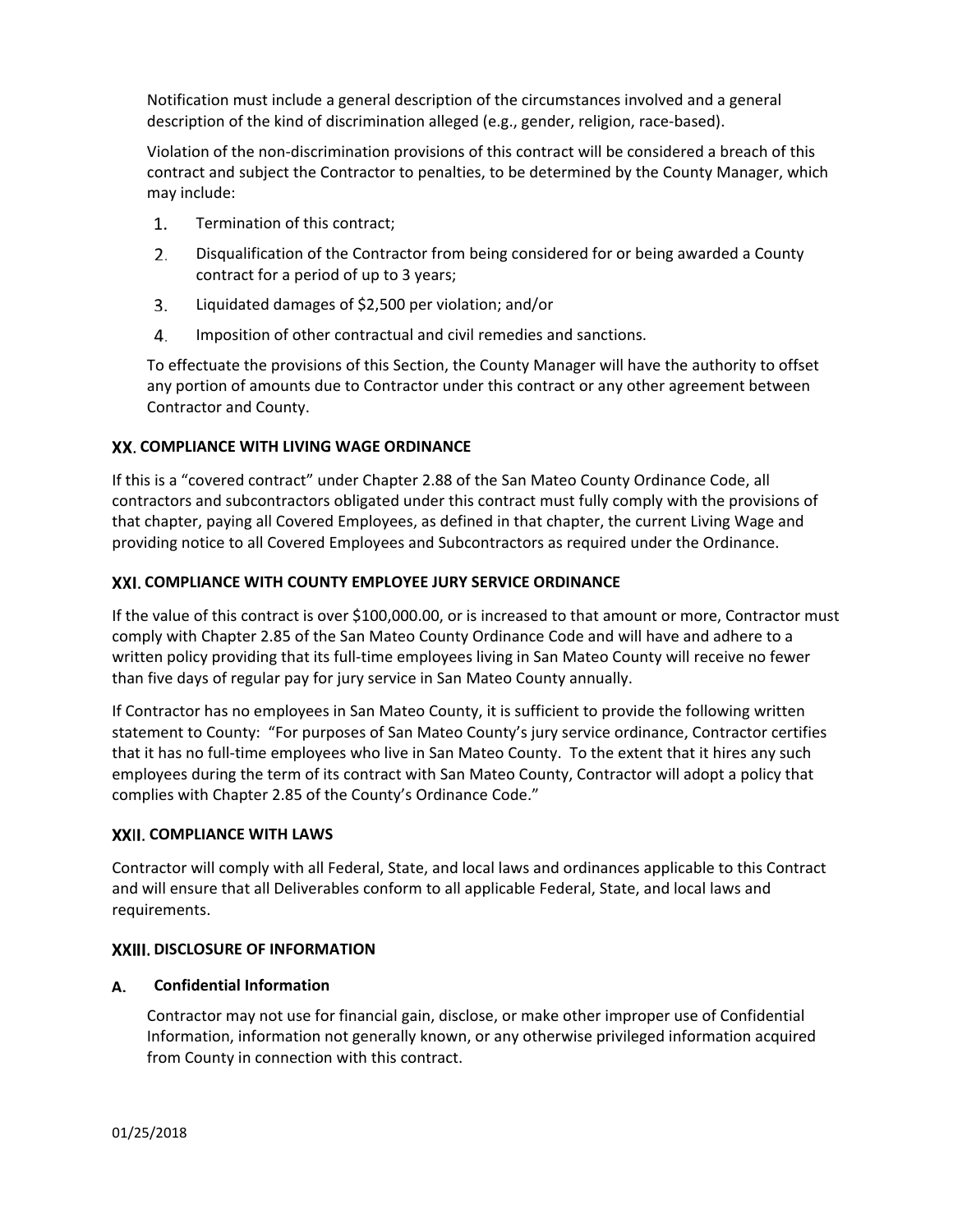#### В. **Protection of Confidential Information**

All County data and information designated as confidential and made available to Contractor must be protected by Contractor from unauthorized use and disclosure.

#### C. **Disclosure Required by Law**

Contractor may disclose information when required by law, rule, regulation, or court order, upon notice to the County sufficient to allow the County to challenge such required disclosure.

#### **Data Retention and Disposal**  D.

On contract termination, Contractor must return to County or destroy and erase all originals and copies of all documents, materials and other embodiments in any medium that contain or are based on County Confidential Information from all systems Contractor uses or controls, including any deliverables returned to Contractor by the County. Contractor will provide a written statement to the County certifying compliance with the requirements of this subsection.

#### Е. **Subcontract Disclosure Requirements**

Any subcontract entered into as a result of this contract must contain all of the foregoing provisions related to disclosure of information.

# **INSPECTIONS, RECORDS, AND AUDITS**

Authorized representatives of the County, the State, or any agency of the federal government having jurisdiction under laws or regulations applicable to this contract will have the right to examine and audit all books, records, documents, and accounts related to this contract, for five years from the date of final payment or disposal of all litigation or claims related to the contract, whichever is later. Requested records and documents must be provided to the relevant government agency at no charge.

If information is in the exclusive possession of another party who fails to furnish the information, certification from Contractor detailing efforts taken to obtain the information may be acceptable.

This Section regarding inspection, records, and audit must be included in any subcontract entered into as a result of this contract.

### **INTELLECTUAL PROPERTY**

#### А. **Infringement**

Contractor will defend all suits or claims for infringement of any intellectual property rights and will save and hold the County, its agents, and assigns harmless from loss, cost, and expense resulting from the County's, its employees, or its agents use of any Deliverables. This provision does not apply to any infringement or alleged infringement that is the result of or arises because the County, its employees, or its agents modified or altered any part or component of the Deliverables, except as consented to by Contractor.

#### В. **Intellectual Property Resulting from Creation of Deliverables**

Prior to commencing any work that includes the development of intellectual property as a Deliverable, Contractor must identify in writing any pre-existing intellectual property that will be used in the development of the new intellectual property Deliverable and that will not become property of the County. Unless otherwise agreed, all Deliverables produced under this contract will become the property of the County, and all rights, including intellectual property rights that arise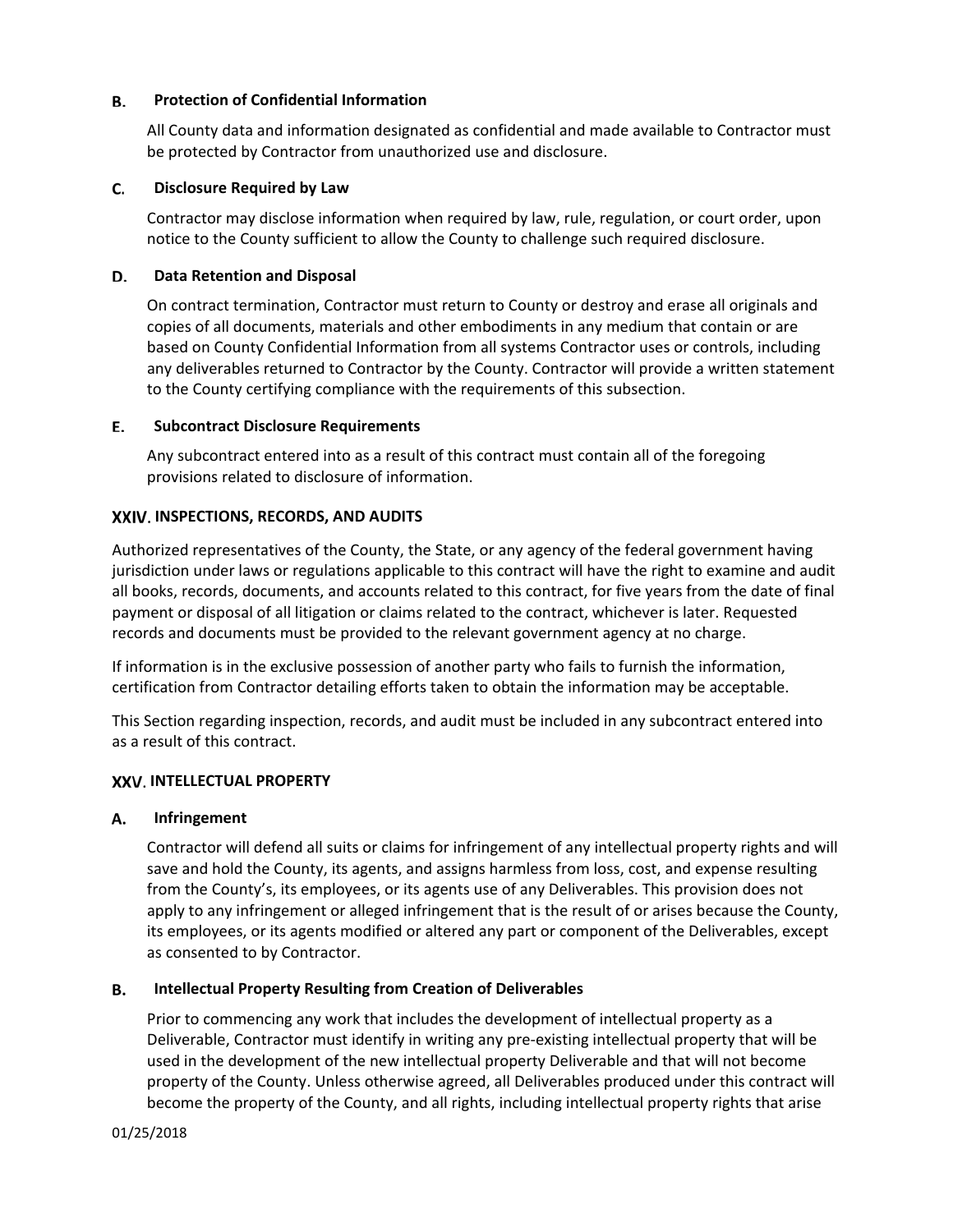from the creation of Deliverables or other work products developed for the County will be vested in the County and Contractor relinquishes all claims to such rights in favor of the County.

#### C. **Ownership of Documents and Data**

Any data generated by or stored by or in the Deliverables, including user information and access, is the sole property of the County.

### **FORCE MAJEURE**

#### **Non‐performance** А.

- $1.$ Neither party will be liable for failure to perform if the non‐performance results from Force Majeure. Any excuse for non‐performance due to such an event will last only as long as the event remains beyond the reasonable control of the non‐performing party.
- $2.$ Should Contractor fail to perform due to Force Majeure, the County may suspend its own performance until Contractor resumes performance. If Contractor's failure to perform continues for over five Business Days, the County may terminate this contract or extend any date specifically designated for Contractor's performance.

#### **Non‐Exclusions** В.

- $1.$ Force Majeure does not modify Contractor's obligations regarding indemnification, confidentiality, redundancy, data backup, disaster recovery, non‐performance by Subcontractors, or responsibility for any malware or code introduced or permitted to be introduced by Contractor or any Subcontractor that results in damage to, unauthorized access to, or prevention of any authorized user's access to County Data or systems.
- 2. Force Majeure does not include increased cost of performance or failure of Contractor's source of supply.

# **ENTIRE AGREEMENT**

This contract represents the entire understanding of the County and Contractor. No prior oral or written agreement, promise, understanding, or representation not expressly stated in this document is binding on the parties or is of any force or effect. No document generated by Contractor, except as required to be included in the Bid Documents, may alter the terms of this contract. All modifications or amendments must be in writing and signed by the parties.

# **LANGUAGE OF THE CONTRACT**

Unless otherwise stated, all directions and imperatives in these documents are understood to be requirements for the Contractor. Captions and titles in this solicitation and accompanying documents are for convenience and reference only and do not affect the meaning or construction of any provision.

# **CONTROLLING LAW AND VENUE**

The validity, interpretation, performance, and all rights and duties of the parties under this contract, and any dispute of any nature arising out of this contract, will be governed by the laws of the State of California without regard to its choice of law or conflict of law rules. Any dispute arising out of this contract will be venued either in the San Mateo County Superior Court or in the United States District Court for the Northern District of California.